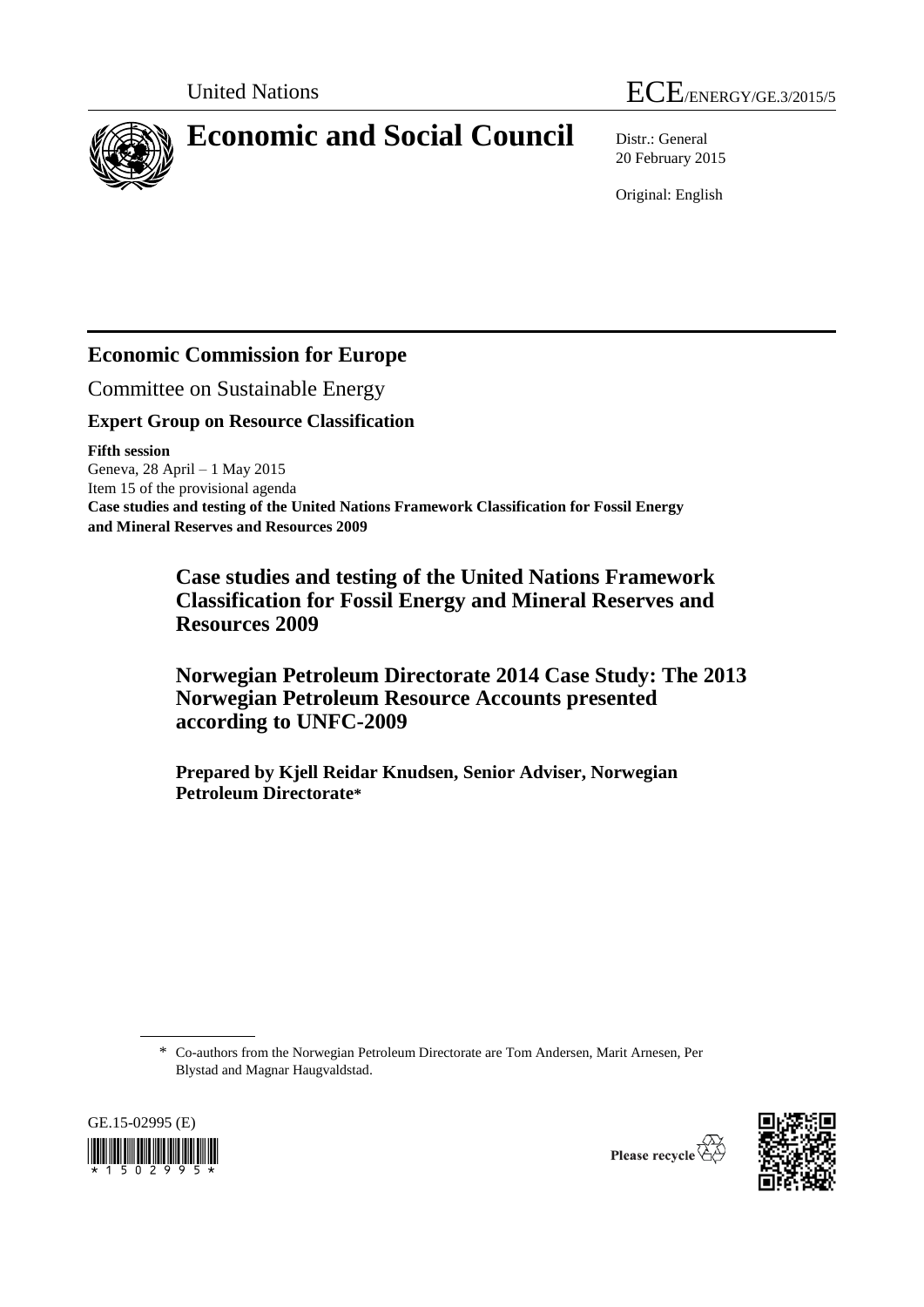# **I. Introduction**

1. One of the Norwegian Petroleum Directorate's (NPD) most important tasks is to maintain an overview of all of the petroleum resources on the Norwegian continental shelf.

2. The objective is to ensure that the resources are managed in the best interests of the Norwegian society.

3. The NPD collects and analyses data from the companies operating on the Norwegian continental shelf and compares this with the NPD's own data and forecasts. This information is an important management tool for the oil sector, and provides fundamental terms for developing the Government's budgets and oil policies.

4. Comprehensive, updated information and facts about the petroleum activities in Norway is available on the NPD's website<sup>1</sup>, including various reports, fact-pages and factmaps, etc.

5. The NPD has been involved in the process of developing the United Nations Framework Classification for Fossil Energy and Mineral Reserves and Resources 2009 (UNFC-2009) since 2001. Firstly, as a member of the Ad Hoc Group of Experts on the Harmonization of Fossil Energy and Mineral Resources Terminology) and then subsequently in the Bureau of the Ad Hoc Group of Experts, the leader of the Petroleum Group, the co-leader of the Mapping Task Force, a member of the Specification Task Force Phase One, a member of the Expert Group on Resource Classification, a member of the Bureau of the Expert Group, a member of the Specification Task Force Phase Two, and most recently a member of the Technical Advisory Group. In all of these committees, the NPD has discussed definitions and terminology, representing the Government Resource Management stakeholder group.

6. This paper describes how the NPD has, in practical terms, used UNFC-2009 on the full portfolio of petroleum resources in Norway. In addition the paper also explains how the Pilot Study in 2012 was carried out. Direct mapping between the NPD classification and UNFC-2009 requires that a Bridging Document, explaining the connections between the two systems, is developed and consented to by the Expert Group on Resource Classification (or Technical Advisory Group). Since such a Bridging Document has not yet been established, the mapping of the Norwegian Resource Accounts for 2013 to UNFC-2009 has been carried out using the Bridging Document between the Petroleum Resource Management System (PRMS) endorsed by the Society of Petroleum Engineers (SPE) Board in March 2007 and endorsed by the World Petroleum Council (WPC), the American Association of Petroleum Geologists (AAPG), the Society of Petroleum Evaluation Engineers (SPEE) and the Society of Exploration Geophysicists (SEG) and UNFC-2009, included as Annex IV in ECE Energy Series No. 42 (ECE/ENERGY/94) "UNFC-2009 incorporating Specifications for its Application". The mapping through the use of this Bridging Document is the focus of this case study.

7. Figure 1 illustrates how the 2012 Pilot Study mapped the Norwegian numbers directly to the UNFC-2009 definitions and supporting explanations, while the conversion of the 2013 accounts undertaken in the 2014 Case Study was carried out using the UNFC-2009 Generic Specifications and the PRMS Bridging Document.

<sup>1</sup> http://www.npd.no/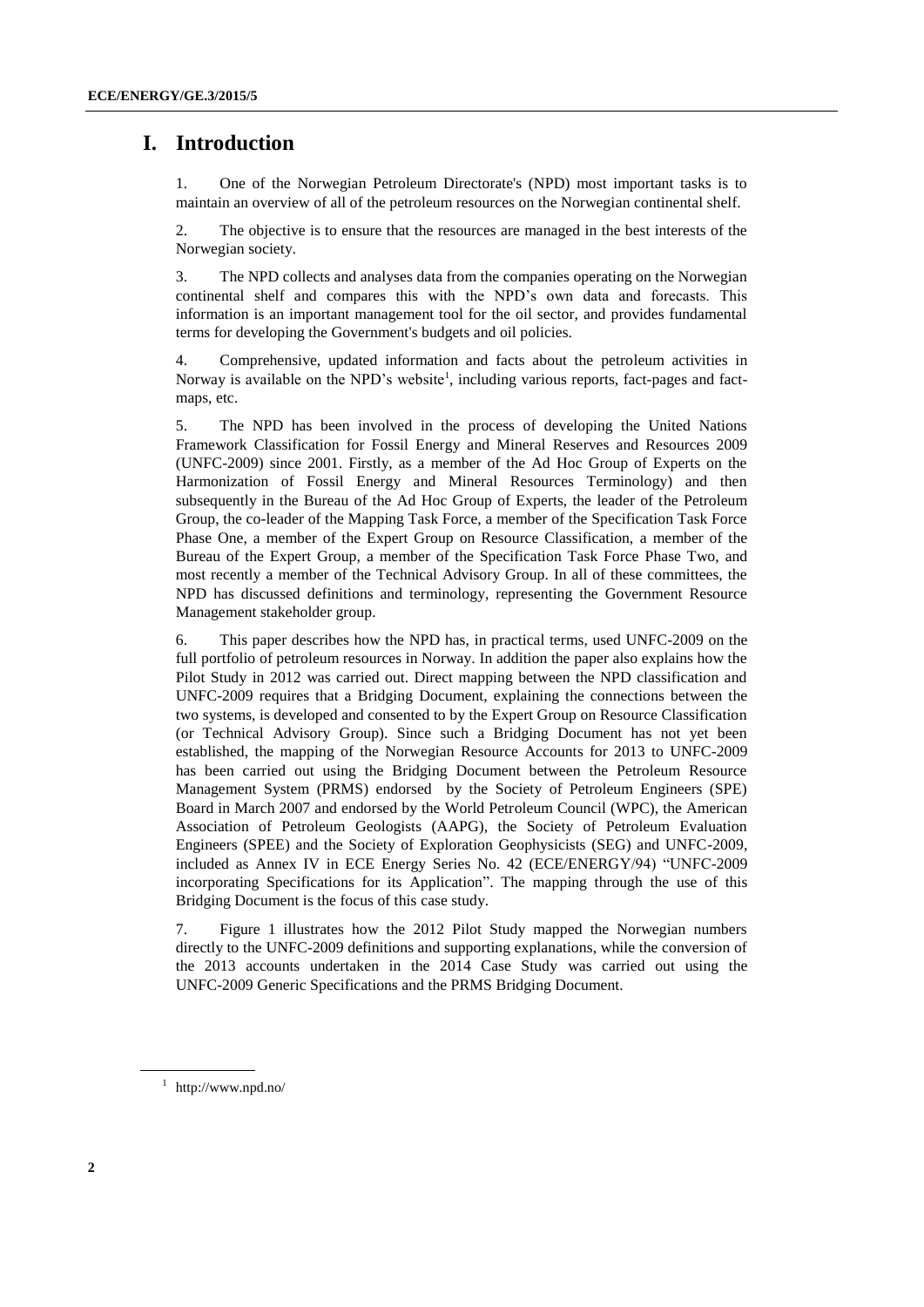#### Figure 1. **2012 Pilot study and 2014 case study mapping**



# **II. The Norwegian Resource Classification System**

8. Figures 2 and 3 show two ways of presenting the Norwegian Resource Classification System.

9. The system is "project based", which means that each project is classified in one of the categories. The three classes are the undiscovered resources, contingent resources and reserves. Each class consists of several categories. The names of the categories reflect the maturation of the projects:

(a) Undiscovered resources in Resource categories 8 and 9;

(b) Both new discoveries and possible future measures for improved oil recovery (IOR) which have not yet been evaluated in Resource category 7;

- (c) Projects where recovery is not very likely in Resource category 6;
- (d) Unclarified projects in Resource category 5;
- (e) Projects in the planning phase in Resource category 4;
- (f) Projects decided for development in Resource category 3;
- (g) Approved development projects in Resource category 2;
- (h) Producing projects in Resource category 1.

10. One of the requirements for the NPD Resource Classification System is that it should allow for the possibility of classifying and tracking the maturation of increased recovery projects. Therefore each Resource category, as illustrated here, has two attributes, the F-attribute for "First" and the A-attribute for "Additional" recoverable quantities that are coming from the same original oil and gas in place.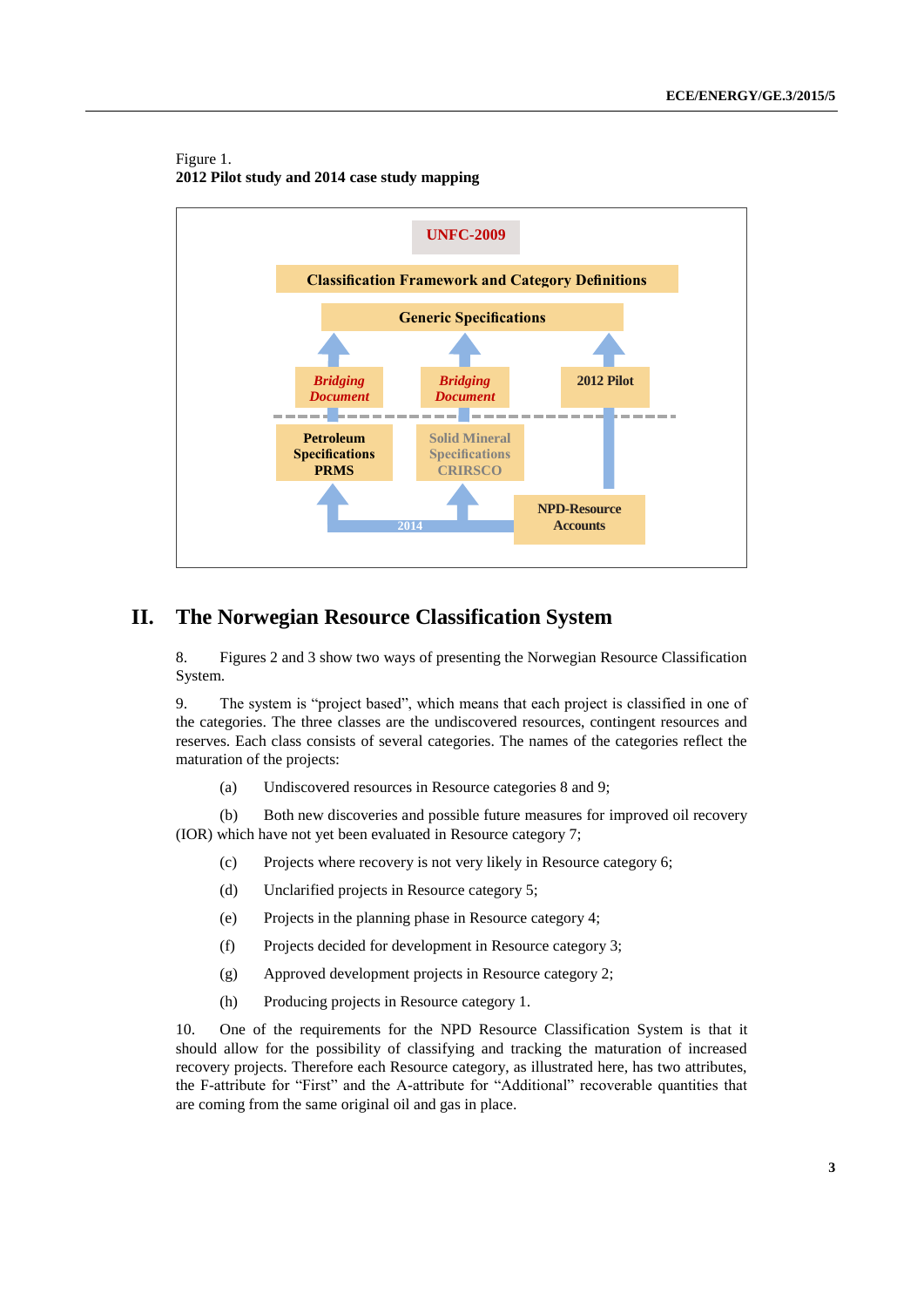#### Figure 2.

**The traditional way of presenting the Norwegian Classification System**

### **NPD's Resource Classification 2001**



Figure 3. **The Norwegian Classification System**

|                   |                         | <b>NPD</b><br><b>2001</b>              |    |                                       |
|-------------------|-------------------------|----------------------------------------|----|---------------------------------------|
|                   |                         | <b>Class</b>                           |    |                                       |
|                   |                         | In production                          | 1  |                                       |
|                   |                         | Approved Plan for Development and      | 2F |                                       |
|                   | Reserves                | Operation (PDO)                        | 2A | <b>Reserves</b>                       |
|                   |                         | Licensees decided to recover           | 3F |                                       |
|                   |                         |                                        | 3A |                                       |
| Discovered        |                         |                                        | 4F |                                       |
|                   |                         | In the planning phase                  | 4A |                                       |
|                   |                         |                                        | 5F |                                       |
|                   | Contingent<br>Resources | Recovery likely but undecided          | 5A | <b>Contingent</b><br><b>Resources</b> |
|                   |                         | Not yet evaluated additional potential | 7A |                                       |
|                   |                         | Not yet evaluated                      | 7F |                                       |
|                   |                         | Recovery not very likely               | 6  |                                       |
| covered<br>Undis- | Undiscovered            | Prospect                               | 8  | <b>Undiscovered</b>                   |
|                   | Resources               | Lead and Play                          | 9  | resources                             |

11. The Norwegian Classification System requires that all resource estimates must describe a low estimate, a base estimate and a high estimate.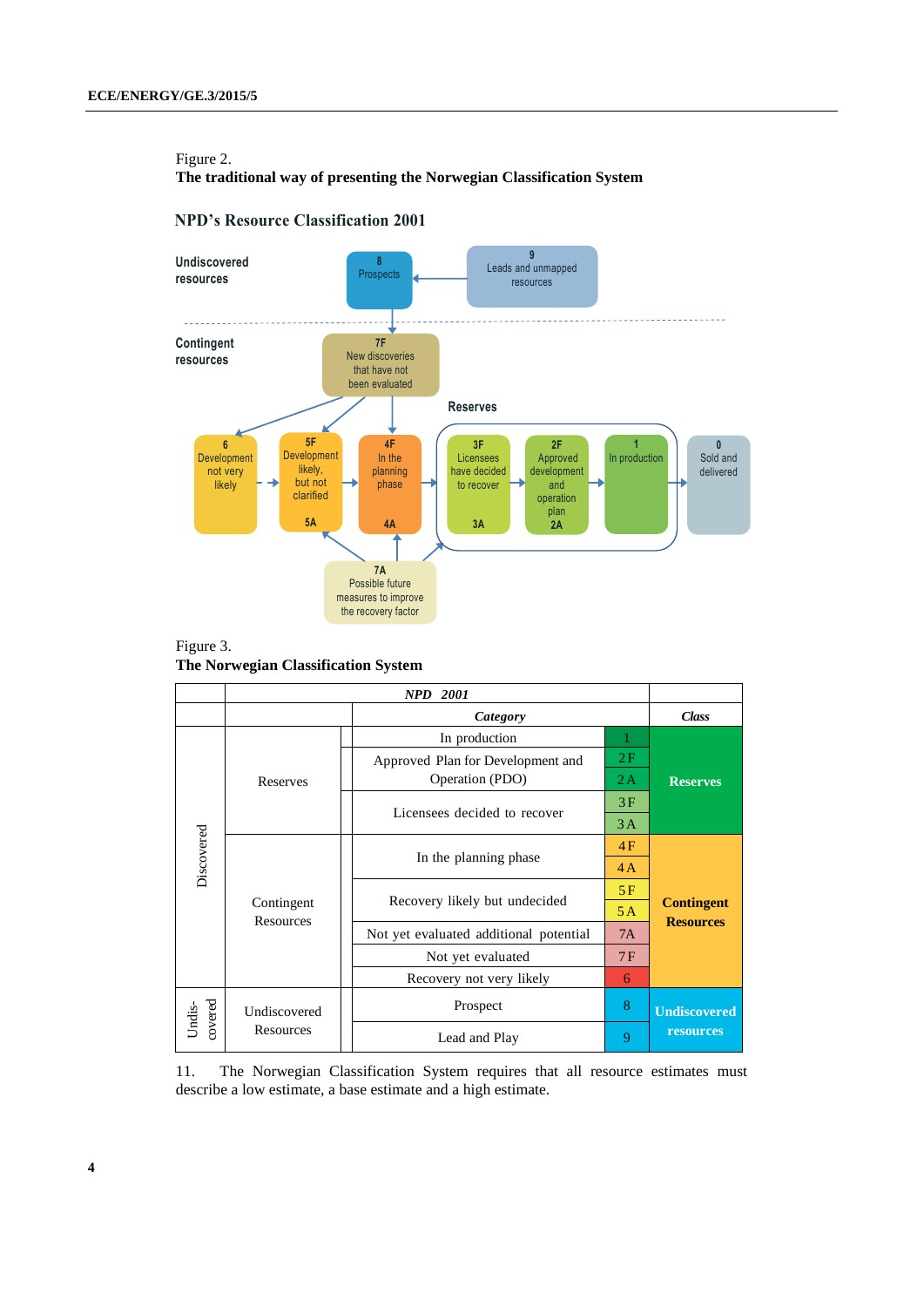12. The low estimate must be lower than the base estimate. The probability of being able to recover the stated estimate or more must be stated (e.g. P90 or P80). Unlike the base estimate, the low estimate should be an expression of possible negative changes with respect to the mapping of the reservoir, reservoir parameters, or the recovery factor.

13. The base estimate must reflect the current understanding of the extension, characteristics and recovery factor of the reservoir. The base estimate will be calculated deterministically or stochastically. If the base estimate is calculated using a stochastic method, it must correspond to the mean value.

14. The high estimate must be higher than the base estimate. The probability of being able to recover the stated estimate or in excess of this must be stated (e.g. P10 or P20). Unlike the base estimate, the high estimate must be an expression of possible positive changes with respect to the mapping of the reservoir, reservoir parameters, or the recovery factor.

15. In comparing the Norwegian system to UNFC-2009, it is noticed that the G-axis of UNFC-2009 corresponds to the NPD definitions of Low, Base and High estimates. See figure 4.

16. If calculations are done by a stochastic method, the NPD system offers some flexibility for choosing which levels of confidence to use, but reporting guidelines recommend P90 (low), P50 (mean) and P10 (high). These levels of confidence are supposed to reflect all uncertainties; either they are of geological or technical reasons.

17. In the NPD system, the same "High", "Base" and "Low" labels are also used for undiscovered resources whilst in UNFC-2009, volume estimates of undiscovered resources are all represented in G4. However, in the Generic Specifications there is an option to create sub-classes of this, to represent different confidence levels of the estimates.

#### Figure 4.

#### **Comparing the Norwegian classification system to UNFC-2009**

|                     |                                                    | <b>UNFC</b>                      | <b>NPD</b>    |
|---------------------|----------------------------------------------------|----------------------------------|---------------|
| <b>Discovered</b>   |                                                    | G <sub>1</sub>                   | Low estimate  |
| resource            |                                                    | $G1+G2$<br>(Best estimate)       | Base estimate |
|                     |                                                    | $G1 + G2 + G3$                   | High estimate |
|                     |                                                    | G <sub>4</sub>                   | Base estimate |
|                     |                                                    |                                  |               |
|                     |                                                    | <b>UNFC</b>                      | <b>NPD</b>    |
| <b>Undiscovered</b> |                                                    | G <sub>4.1</sub>                 | Low estimate  |
| resources           | <b>UNFC-2009</b><br>Generic<br>Specification $P^a$ | $G4.1 + G4.2$<br>(Best estimate) | Base estimate |
|                     |                                                    | $G4.1+G4.2+G4.3$                 | High estimate |

*a* Expansion of G4 to account for uncertainty

# **III. The 2012 Pilot Study**

18. The alignment of the NPD resource category estimates to a UNFC-2009 class estimate for the 2012 Pilot Study was done in two different ways:

(a) On a one-to-one basis: this is illustrated by the green boxes in figure 5. This was called "The General rules categorization method". The total aggregated volumes of each NPD Resource Category were mapped to only one UNFC-2009 Sub-category.

(b) On a specific project basis: this approach required that more information on each project than the general information described by the Resource Category definitions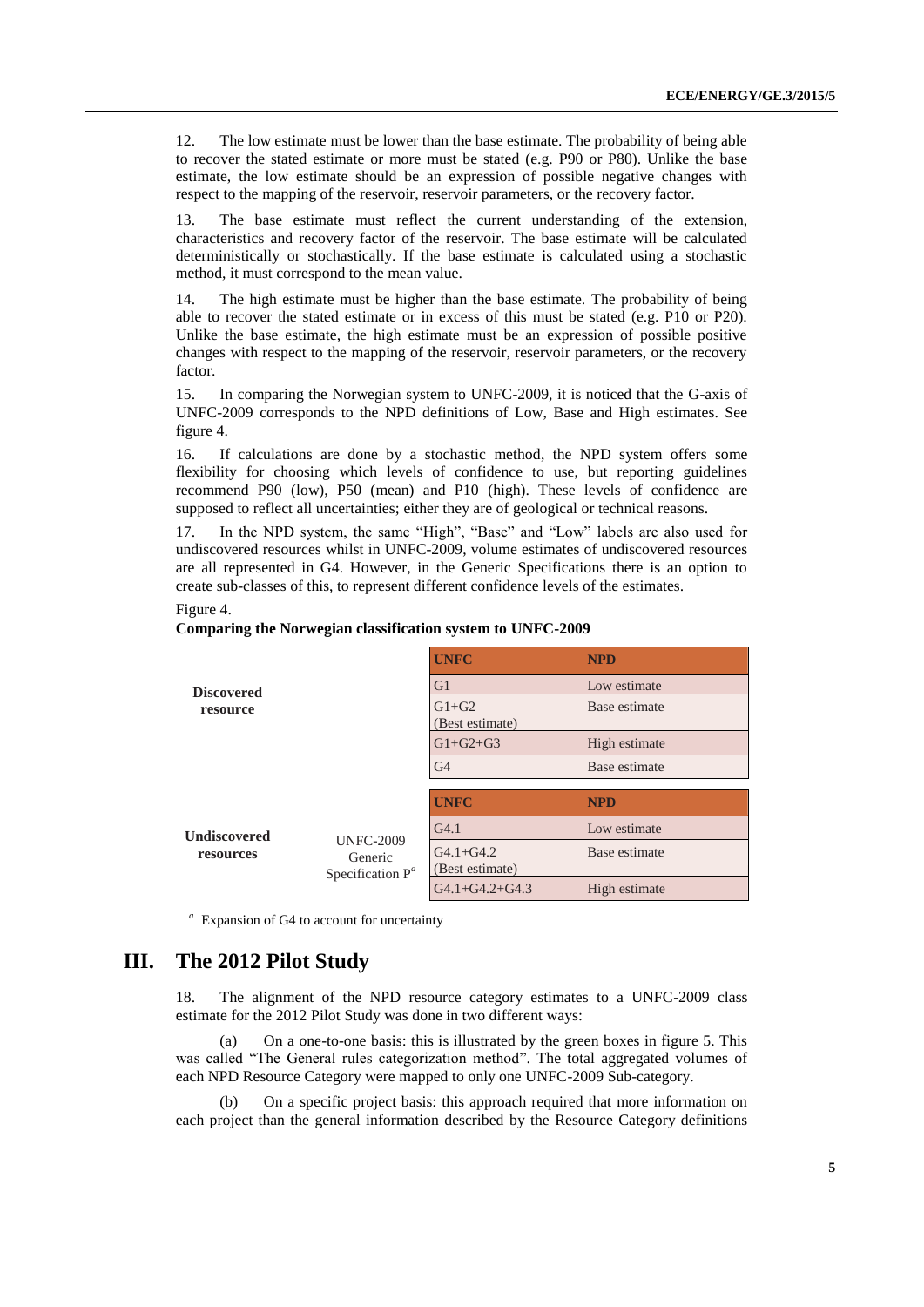was considered for each individual project. As a result the estimate for some projects could also end up in the white boxes shown in figure 5.

19. Projects classified as Reserves in the Norwegian system, were mapped quite easily, as there were no alternatives. The estimates for all projects in one NPD Status Category go straight into the corresponding UNFC-2009 Sub-class. Hence, the mapping of the Commercial Project's Sub-classes was easily done.

20. However, for the "Contingent resources" additional sub-classes had to be considered in classifying the projects – i.e. some of the white boxes were used (See figure 5).

#### Figure 5.

#### **Mapping to UNFC-2009**

| <b>NPD Classes</b> | <b>NPD</b> Category | <b>UNFC Sub-classes</b> |
|--------------------|---------------------|-------------------------|
|                    | $\mathbf{1}$        | E1.1F1.1                |
|                    | 2F                  | E1.1F1.2                |
| <b>Reserves</b>    | 2A                  | E1.1F1.2                |
|                    | 3F                  | E1.1F1.3                |
|                    | $3A$                | E1.1F1.3                |
|                    |                     | E1.1F2.1                |
|                    | 4F                  | E2F2.1                  |
|                    |                     | E1.1F2.2                |
|                    |                     | E1.1F2.1                |
|                    |                     | E1.1F2.2                |
|                    | 4 A                 | E2F2.1                  |
|                    |                     | E2F2.2                  |
|                    |                     | E1.1F2.1                |
|                    |                     | E2F2.1                  |
|                    | 5F                  | E1.1F2.2                |
|                    |                     | E2F2.2                  |
|                    |                     | E3.2F2.2                |
| <b>Contingent</b>  |                     | E1.1F2.1                |
| <b>Resources</b>   |                     | E2F2.1                  |
|                    | 5A                  | E1.1F2.2                |
|                    |                     | E2F2.2                  |
|                    | 6                   | E3.3F2.3                |
|                    |                     | E2F2.1                  |
|                    |                     | E2F2.3                  |
|                    | 7F                  | E3.2F2.1                |
|                    |                     | E3.2F2.2                |
|                    |                     | E3.2F3                  |
|                    |                     | E2; F2.1                |
|                    |                     | E2, F2.2                |
|                    | 7A                  | E3.2F2.2                |
|                    |                     | E3.2F3                  |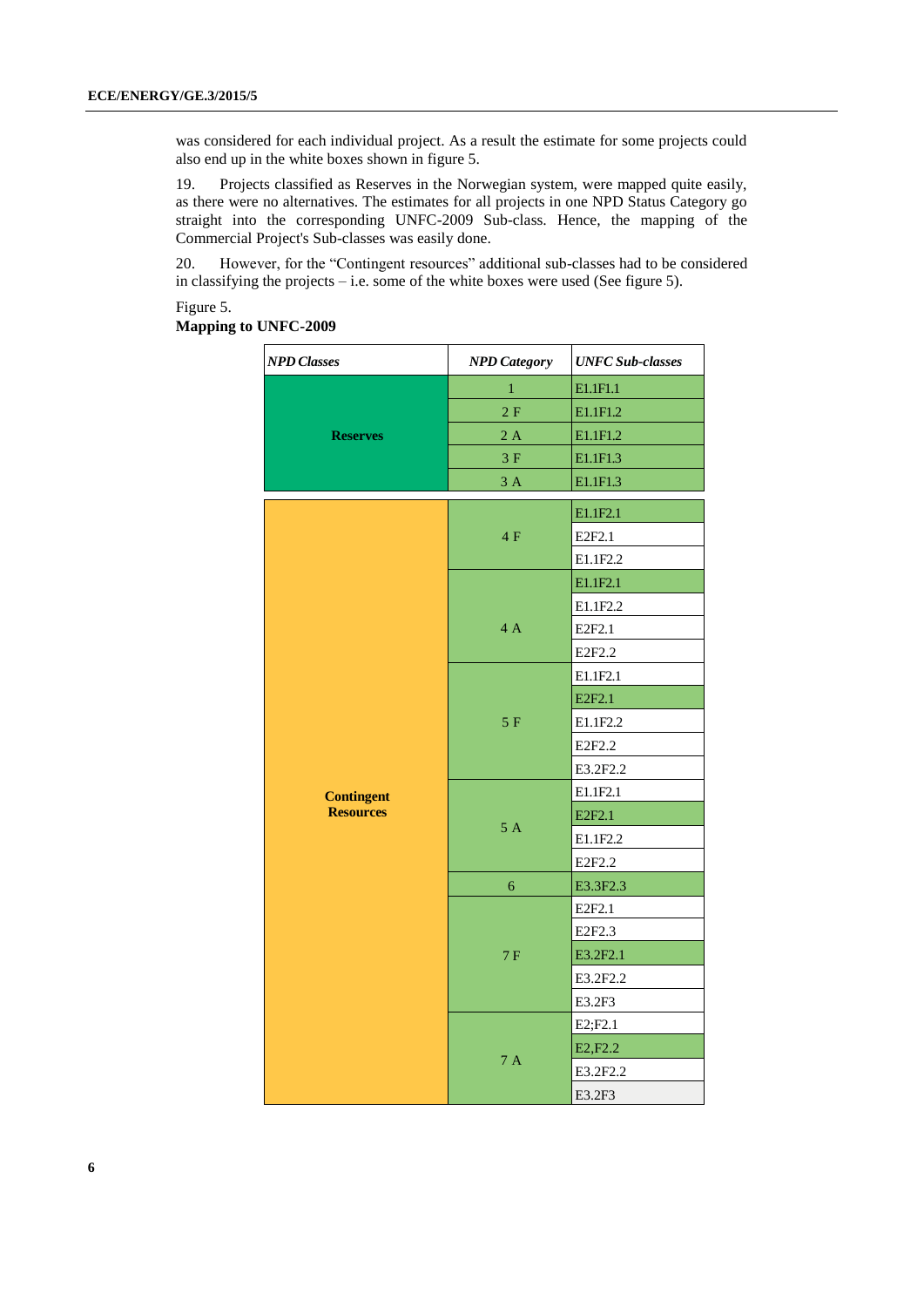| <b>Undiscovered</b> | E3F3G4 |
|---------------------|--------|
| <b>Resources</b>    | E3.2F3 |

21. Table 1, from the 2012 Pilot Study, compared the results from taking the Norwegian resource estimates into UNFC-2009 by the two different methods just explained:

- Mapping of classes and sub-classes from the two systems by "General rules categorization method"; and
- Direct classification on an individual project basis.

22. Representation of the mapping at aggregated level through classes, shows only very minor differences between the two methods. For the classes of Commercial Projects and Exploration Projects the results are identical. The difference is seen in the Potential Commercial Projects Class and in the Non-Commercial Projects Class. Assuming that the Individual Project mapping is the correct mapping, the results from the general rules categorization differs by only four per cent for the Potentially Commercial Projects and by two per cent for the Non-Commercial Projects.

23. Presenting the mapping at the sub-class level shows larger differences between the two methods, as also shown in Table 1. This is to be expected, as the general rules categorization assumes that there are only one-to-one relationships between the sub-classes of the two classifications. Detailed mapping by projects demonstrate that in several cases one-to-many relationship exists, but only within the classes.

- 24. The summary of the 2012 Pilot Study presentation was:
	- The differences between individual project classification and class mapping results are minor;
	- This demonstrates that the mapping between the NPD system and UNFC-2009 was acceptable as a Pilot.

Table 1.

|                               | Sub-classes                        |                                         |                 |                               | <b>Classes</b>                     |                                         |
|-------------------------------|------------------------------------|-----------------------------------------|-----------------|-------------------------------|------------------------------------|-----------------------------------------|
| <b>UNFC-2009</b><br>Sub-class | General<br>rules<br>categorization | Project<br>individual<br>categorization |                 | <b>UNFC-2009</b><br>Sub-class | General<br>rules<br>categorization | Project<br>individual<br>categorization |
| E1.1F1.1                      | 2 3 4 7                            | 2 3 4 7                                 | $G1 + G2$       | E1F1                          | 3 1 6 4                            | 3 1 6 4                                 |
| E1.1F1.2                      | 433                                | 433                                     | Mill scm<br>oil | E1F <sub>2</sub>              | 593                                | 571                                     |
| E1.1F1.3                      | 384                                | 384                                     | equivalent      | E1F3                          | $\Omega$                           | $\Omega$                                |
| E <sub>1.1F2.1</sub>          | 593                                | 432                                     |                 | E2F1                          | $\Omega$                           | $\Omega$                                |
| E1.1F2.2                      | $\Omega$                           | 139                                     |                 | E2F2                          | 988                                | 1 0 1 2                                 |
| E2F2.1                        | 798                                | 728                                     |                 | E2F3                          | $\Omega$                           | $\Omega$                                |
| E <sub>2F<sub>2.2</sub></sub> | 190                                | 284                                     |                 | E3F1                          | $\Omega$                           | $\Omega$                                |
| E3.2F2.1                      | 182                                | 181                                     |                 | E3F2                          | 182                                | 181                                     |
| E3.2F3G4                      | 2455                               | 2455                                    |                 | E3F3                          | $\Omega$                           | $\Omega$                                |
| E3.3F2.3                      | $\Omega$                           | $\theta$                                |                 | E3F3G4                        | 2455                               | 2455                                    |
| <b>Total</b>                  | 7382                               | 7382                                    |                 | <b>Total</b>                  | 7382                               | 7382                                    |

### **Results from the 2012 Pilot Study: Detailed mapping results (Norwegian Resource Accounts per 31 December 2011)**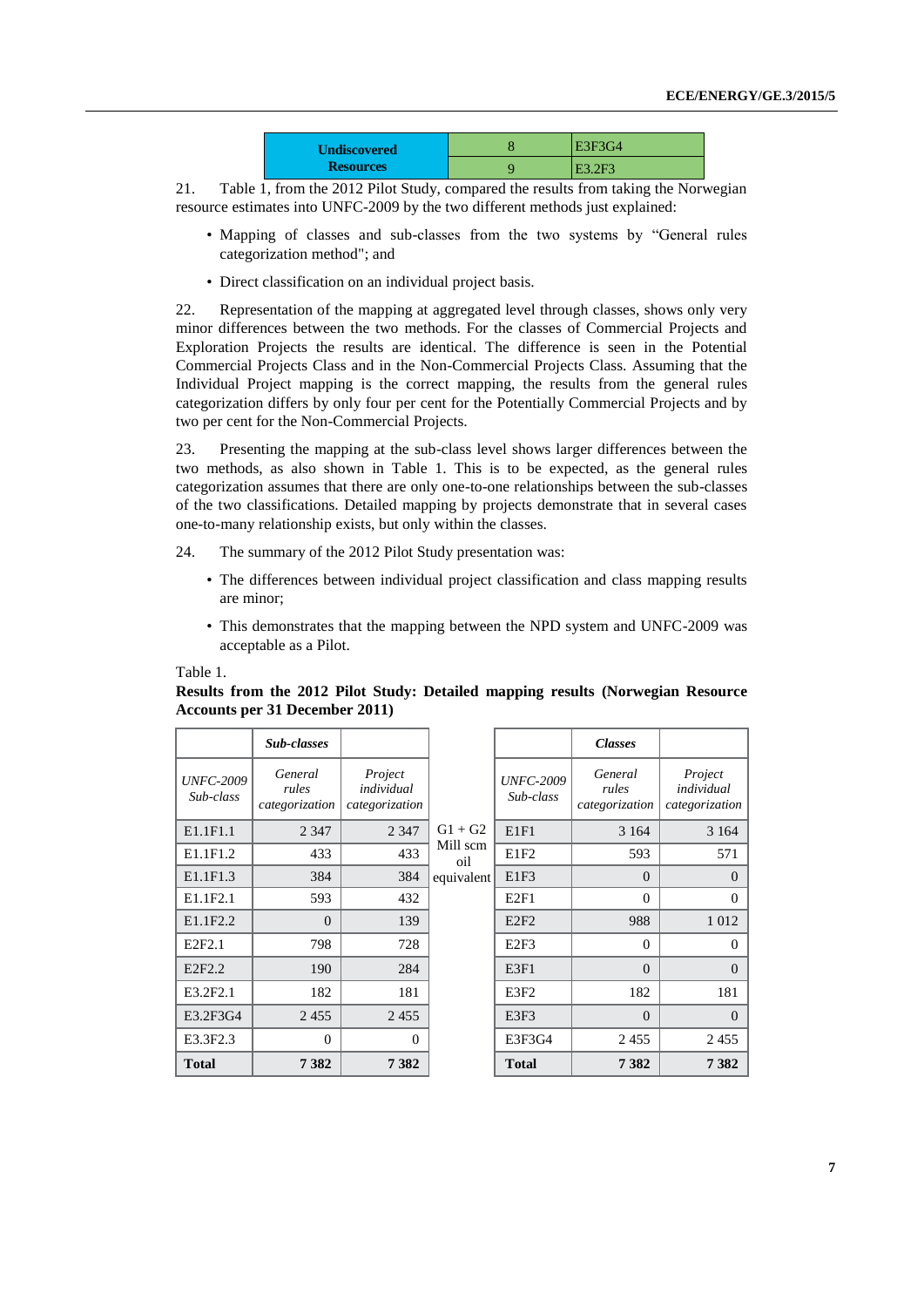### **IV. 2014 Case Study**

25. Up to 2012, only UNFC-2009 definitions and the concepts were available and approved, and discussions took place on how to use the concept on real cases for the various commodities. The NPD 2012 Pilot Study provided useful input.

26. In December 2013, the UNFC-2009 Generic Specifications were completed. The ECE ENERGY SERIES No. 42 includes Generic Specifications and approved Bridging Documents between PRMS and UNFC-2009 for petroleum and between the Committee for Mineral Reserves International Reporting Standards (CRIRSCO) Template and UNFC-2009 for solid minerals.

27. The UNFC-2009 specifications require that when mapping other classification system to UNFC-2009, the relationship between the two systems must be documented in a Bridging Document which has been endorsed by the Expert Group on Resource Classification or by using an existing aligned system. So far only the PRMS is aligned for petroleum.

### **V. The Norwegian Petroleum Resource Accounts mapped to UNFC-2009**

28. The Norwegian Petroleum Resource Accounts, as of 31 December 2013, are a comprehensive compilation of information from more than 800 projects, all of which are classified individually. Most of the projects are reported by the operating companies through the annual reporting in connection with the Revised National Budget reporting. The project aims to present the NPD resource account in the form of UNFC-2009.

29. The classification of each project according to the Norwegian System is discussed with the operating oil companies every year, during a process of establishing an inventory of all projects that the companies have to report to NPD, prior to the actual reporting. This inventory, or "project list" is a list of all projects with name and resource category. This is an iterative process, sending information back and forth. There is not always agreement, but in most cases the companies' opinion and the NPD's opinion regarding which category a project belongs to is the same. This is always carried out before the reporting deadline.

30. As part of the process of reporting the resource figures by the deadline, additional project information is made available to the NPD upon request. Examples of this are the so called "project stopper attributes" which will be explained later.

# **VI. Mapping estimates to UNFC-2009 by using the PRMS Bridging Document**

31. The following hierarchy of instructions were used when mapping the Norwegian Resource Accounts to UNFC-2009 in 2014.

UNFC-2009 Definitions (Part I)

UNFC-2009 Specifications (Part II)

IV. National Resource Reporting

VI. Generic Specifications

B. Requirement of a Bridging Document

Annex IV. Bridging Document from PRMS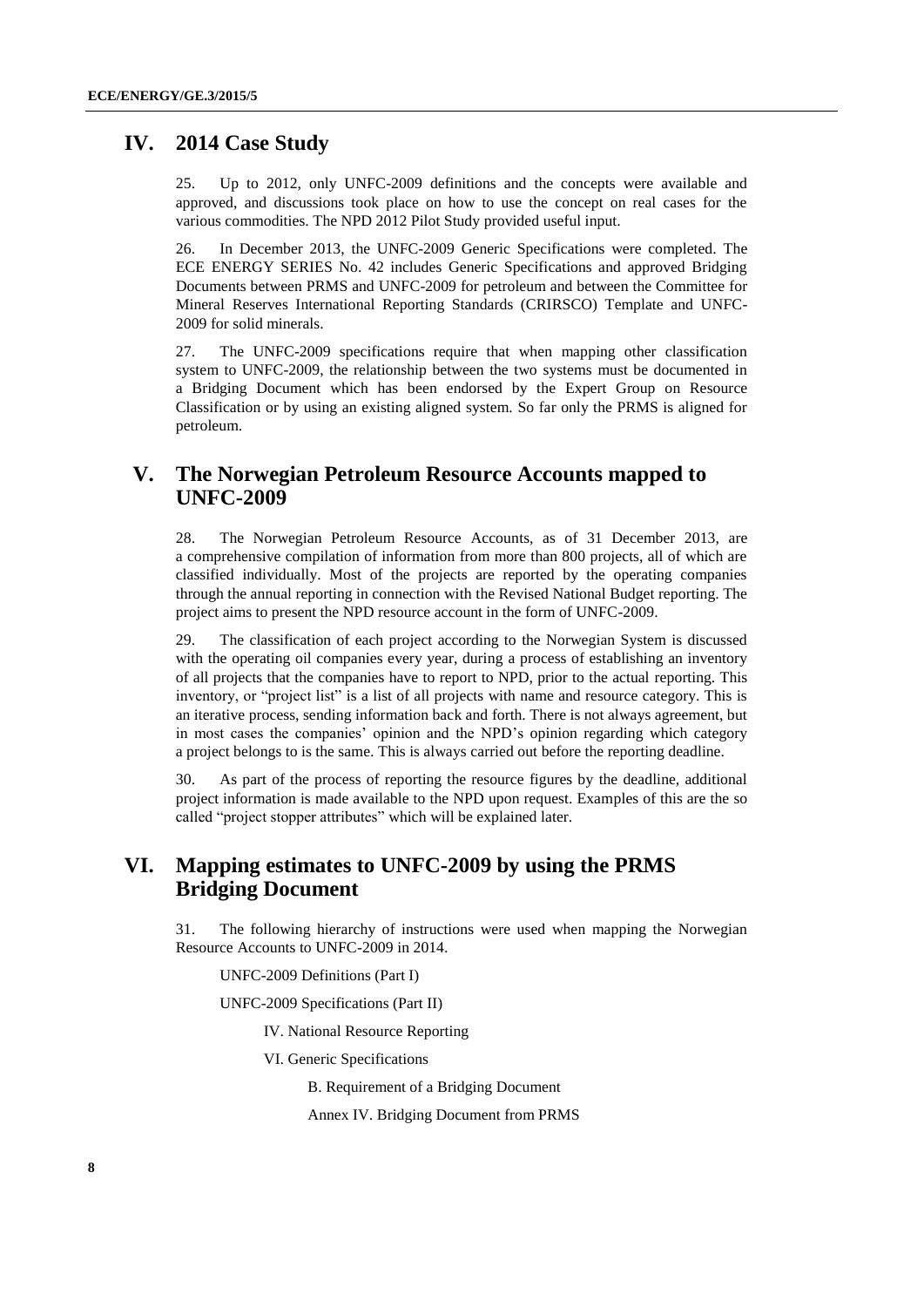32. The first step was to map the Norwegian system to the PRMS. This was, in practical terms, quite simple. According to the definitions and specifications of the two systems, there is a "reasonable" one-to-one relationship between the two:

(a) A project in Norwegian RK1 will be classified in the category "On production" in PRMS (and given the code 1 in the Bridging Document).

(b) A project in Norwegian RK2 will be classified in the category "Approved for development" in PRMS (and given the code 2 in the Bridging Document).

(c) A project in Norwegian RK3 will be classified in the category "Justified for development" in PRMS (and given the code 3 in the Bridging Document).

(d) A project in Norwegian RK4 will be classified in the category "Development pending" in PRMS (and given the code 4 in the Bridging Document) even if the definitions in the two systems are somewhat different. Some of the RK4 projects could also be defined as "Development on hold". However, this ambiguous "general rule categorization" is compensated in the last step when allocating specific UNFC-2009 Sub-classes to individual projects where the PRMS-mapping allow for alternative "routes".

(e) A project in Norwegian RK5 will be classified in the category "Development on hold" in PRMS (and given code 5 in the Bridging Document), even if the definitions in the two systems are different. Some of the RK5 projects, it could be argued, belong to "Development Pending". However, to avoid being too progressive, this was not done for the 2014 case study.

(f) A project in Norwegian RK6 will be classified in the category "Development not viable" in PRMS (and given the code 7 in the Bridging Document).

It should be noted that both the Norwegian RK 7F and RK 7A will end up in "Development unclarified" (and given the code 6 in the Bridging Document). See table 2.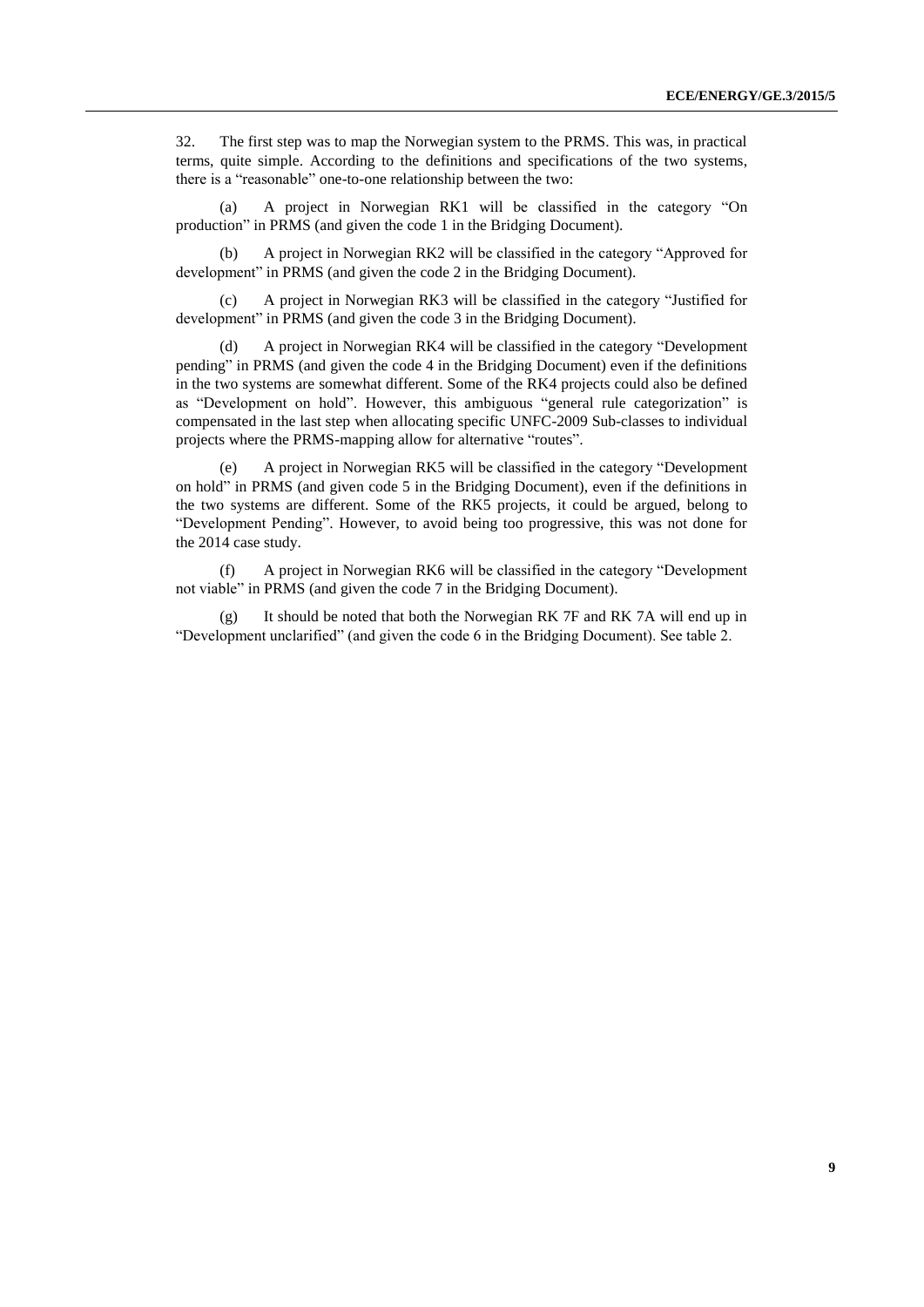|           |                        |                                    |                 |       | <b>PRMS</b><br><b>Bridging</b>  |                           |                |
|-----------|------------------------|------------------------------------|-----------------|-------|---------------------------------|---------------------------|----------------|
|           |                        | <b>NPD</b> Category                |                 |       |                                 | <b>PRMS</b>               |                |
|           | Class                  | Sub-class                          | Main            | Sub   |                                 |                           |                |
| Project A | Reserve                | In production                      | RK1             | $F+A$ | Reserve                         | On Production             | $\mathbf{1}$   |
| Project B | Reserve                | Approved for<br>development        | RK <sub>2</sub> | F     | Reserve                         | Approved                  | $\overline{2}$ |
| Project C | Reserve                | Approved for<br>development        | A               |       |                                 | for development           |                |
| Project D | Reserve                | Decided for<br>development         |                 | F     |                                 | Justified                 |                |
| Project E | Reserve                | Decided for<br>development         | R <sub>K3</sub> | A     | Reserve                         | for development           | 3              |
| Project F | Contingent<br>Resource | In planning phase                  | RK4             | F     | Contingent                      | Development               | 4              |
| Project G | Contingent<br>Resource | In planning phase                  |                 | A     | Resource                        | pending                   |                |
| Project H | Contingent<br>Resource | Recovery Likely,<br>but undecided  | R <sub>K5</sub> | F     | Contingent                      | Development               | 5              |
| Project I | Contingent<br>Resource | Recovery Likely,<br>but undecided  |                 | A     | Resource                        | on hold                   |                |
| Project J | Contingent<br>Resource | Not evaluated/<br>Improved rec pot |                 | F     | Contingent                      | Development               |                |
| Project k | Contingent<br>Resource | Not evaluated/<br>Improved rec pot | RK7             | A     | Resource                        | unclarified               | 6              |
| Project L | Contingent<br>Resource | Recovery<br>not very likely        | RK <sub>6</sub> | $F+A$ | Development<br>not viable       | Development<br>not viable | $\tau$         |
| Project M | Undiscovered           | Prospect                           | RK <sub>8</sub> |       |                                 | Prospect                  | 8              |
|           |                        |                                    |                 |       | Prospective<br>Resources        | Lead                      | 9              |
| Project O | Undiscovered           | Lead and play                      | RK9             |       |                                 | Play                      | 10             |
|           |                        |                                    |                 |       | Specified but<br>not classified |                           | 12             |

 $\Gamma$ 

 $\overline{\phantom{0}}$ 

### Table 2. **Step 1: Bridge from the Norwegian system to PRMS**

33. Step two is to look at how the PRMS classes are mapped to UNFC-2009: this is very well described in the Bridging Document between PRMS and UNFC-2009 (See figure 6).

34. Figure 6 shows how each PRMS Project Maturity Sub-class is mapped along the E- F Matrix, using the UNFC-2009 Sub-categories.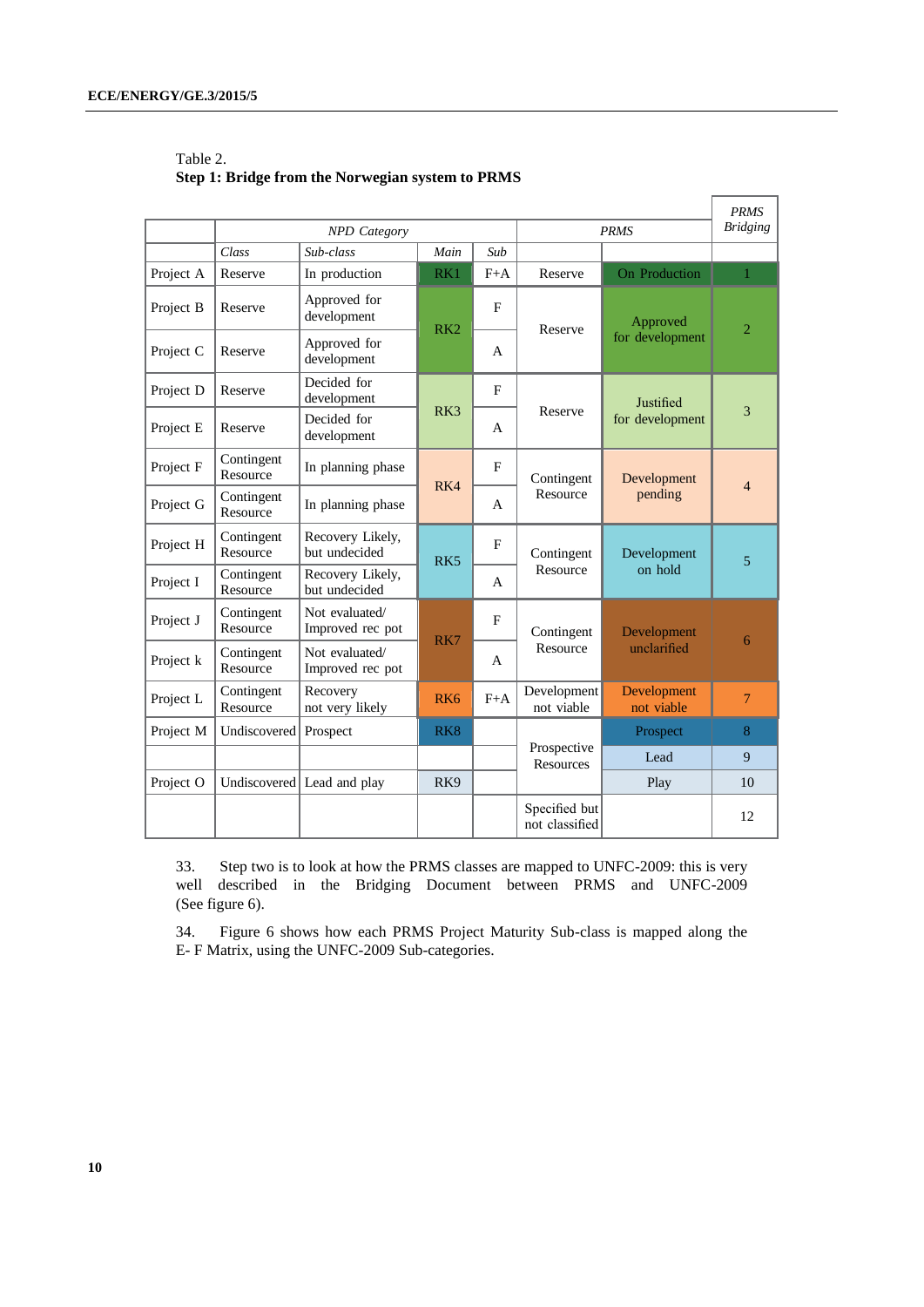|                                                            |      |                | ືອ                      | $\overline{\phantom{a}}$ |    |               |                                    |                      |                                    |                |              | 0<br>0                    |                           |             |                  |
|------------------------------------------------------------|------|----------------|-------------------------|--------------------------|----|---------------|------------------------------------|----------------------|------------------------------------|----------------|--------------|---------------------------|---------------------------|-------------|------------------|
|                                                            |      |                |                         |                          |    |               |                                    |                      |                                    |                |              |                           | On production             |             |                  |
|                                                            |      |                |                         |                          |    |               |                                    |                      |                                    |                | Reserves     | Approved for development  |                           | 2           |                  |
|                                                            |      |                |                         |                          |    |               |                                    |                      |                                    |                |              | Justified for development |                           | 3           |                  |
|                                                            |      |                |                         |                          |    |               |                                    |                      |                                    |                |              |                           | Development Pending       |             | 4                |
|                                                            |      |                |                         |                          |    |               |                                    |                      |                                    |                | Discovered   |                           | Development               | On hold     | 5                |
|                                                            |      |                |                         |                          |    |               |                                    |                      |                                    |                |              | Contingent<br>resources   | Unclarified or<br>On hold | Unclarified | 6                |
|                                                            |      |                |                         |                          |    |               |                                    |                      |                                    |                |              |                           | Development not viable    |             |                  |
|                                                            |      |                |                         |                          |    |               |                                    |                      |                                    |                |              |                           | Unrecoverable             |             | 11               |
|                                                            | F1.1 | F1.2           |                         |                          |    |               |                                    |                      | F1.3 F1.1 F1.2 F1.3 F1.1 F1.2 F1.3 | F <sub>4</sub> |              |                           | Prospect                  |             | 8                |
| E1.1                                                       |      | $\overline{2}$ | 3                       | $\overline{\mathbf{4}}$  |    |               |                                    |                      |                                    |                | Undiscovered | Prospective<br>resources  | Lead                      |             | $\boldsymbol{9}$ |
| E1.2                                                       |      | $\overline{2}$ | 3                       |                          |    |               |                                    |                      |                                    |                |              |                           |                           |             |                  |
|                                                            |      |                |                         |                          |    |               |                                    |                      |                                    |                |              |                           | Play                      |             | 10               |
| E2                                                         |      |                | $\overline{\mathbf{4}}$ | $\overline{\mathbf{4}}$  | 5  |               |                                    |                      |                                    |                |              | Unrecoverable             |                           |             | 11               |
| E3.1                                                       | 12   | 12             | 12                      | 12                       | 12 | 12            |                                    |                      |                                    |                |              |                           |                           |             |                  |
| E3.2<br>8<br>9<br>10<br>6<br>6<br>6                        |      |                |                         |                          |    | Special cases | Defined but not classified in PRMS |                      | 12                                 |                |              |                           |                           |             |                  |
| E3.3<br>$\overline{7}$<br>$\overline{7}$<br>$\overline{7}$ |      |                |                         |                          |    | 11            |                                    | Less common mappings |                                    |                |              |                           |                           |             |                  |

Figure 6. **Step 2: Bridging from PRMS to UNFC (from PRMS Bridging Document Fig. IV.3)**

35. Step three is to replace the UNFC-2009 codes with the Norwegian Resource categories (figure 7). It should be noted that there are several alternatives. The challenge is where to put each of the project estimates.

36. This challenge is also commented on in the Bridging Document, Chapter IV, B. However, there is no guidance on how to deal with this, except by referring to the UNFC-2009 Sub-category definitions themselves.

|      | F1.1 | F1.2 | F1.3            | F2.1            | F2.2            | F2.3            | F3.1            | F3.2            | F3.3            | F4 |
|------|------|------|-----------------|-----------------|-----------------|-----------------|-----------------|-----------------|-----------------|----|
| E1.1 | RK1  | RK2  | RK3             | RK4             |                 |                 |                 |                 |                 |    |
| E1.2 | RK1  | RK2  | RK3             |                 |                 |                 |                 |                 |                 |    |
| E2   |      |      | RK4             | RK4             | RK <sub>5</sub> |                 |                 |                 |                 |    |
| E3.1 |      |      |                 |                 |                 |                 |                 |                 |                 |    |
| E3.2 |      |      | RK7             | RK7             | RK7             |                 | RK <sub>8</sub> | RK <sub>8</sub> | RK <sub>9</sub> |    |
| E3.3 |      |      | RK <sub>6</sub> | RK <sub>6</sub> | RK <sub>6</sub> | RK <sub>6</sub> |                 |                 |                 |    |

Figure 7.

**Norwegian resource category codes inserted (PRMS colour codes used)**

37. Fortunately the challenge is now reduced due to the fact that some combinations are not possible according to the Norwegian situation and the Norwegian specifications:

(a) No subsidized projects exist (e.g. all E1.2 boxes are not used);

(b) No RK4 projects fulfil F1.3 definition because it is not expected that very detailed studies have been undertaken before the decision to deliver a Plan for Development and Operation (PDO) has been taken;

(c) No RK7 projects should be classified higher than F2.2 (e.g. F2.1), because these projects will normally be less mature than the RK5 projects which are classified in category F2.2;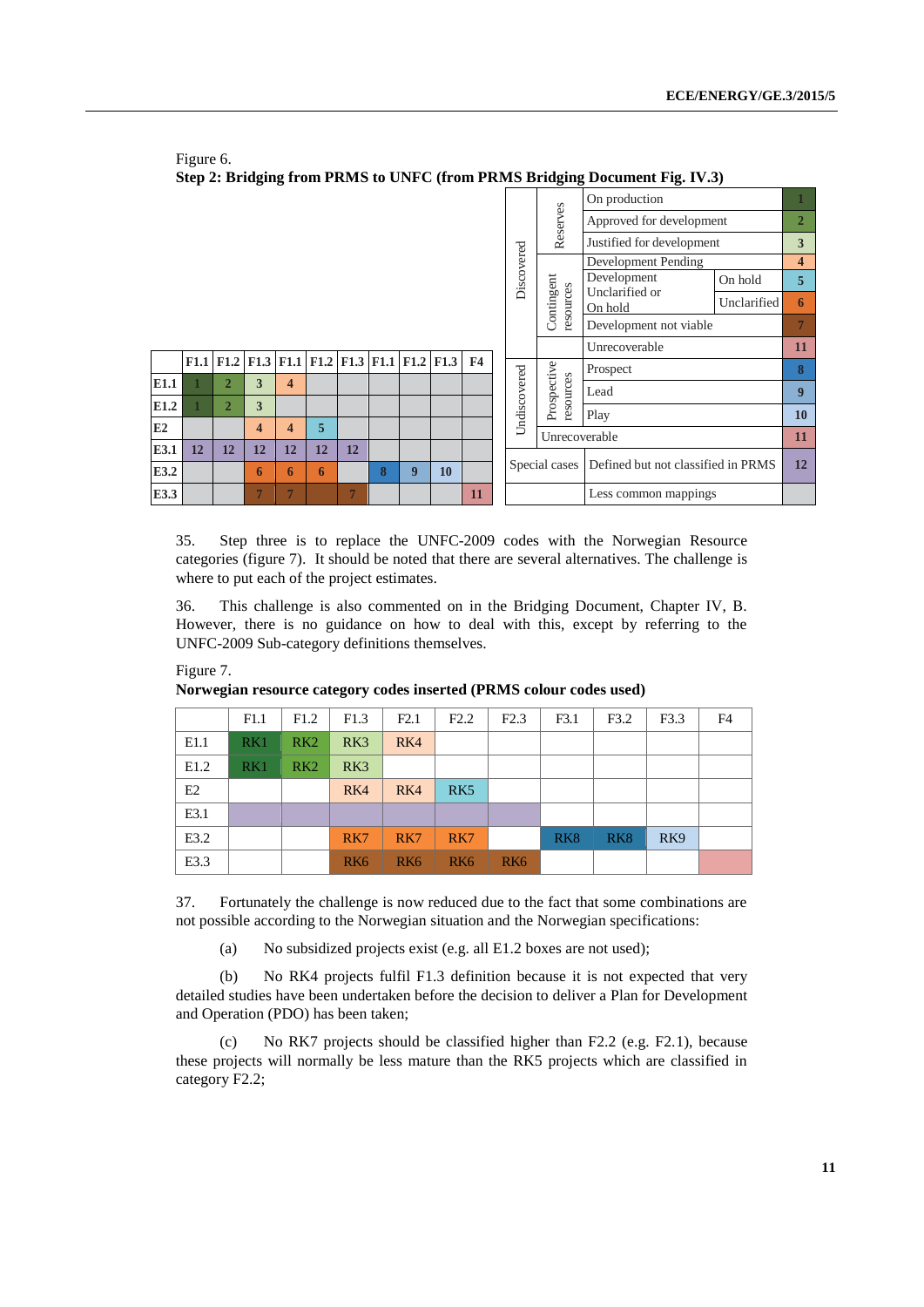(d) The Bridging Document code 12, non-sales production, is not classified in the NPD system, as in PRMS.

38. Figure 8 illustrates which alternatives still exist: two boxes for RK4, two boxes for RK8, one box for RK9 and four boxes for RK6.

#### Figure 8.

**Intermediate mapping of NPD project categories to the E-F Matrix by use of the PRMS Bridging Document**

|      | F1.1 | F1.2            | F1.3            | F2.1            | F2.2            | F2.3            | F3.1            | F3.2            | F3.3            | F4 |
|------|------|-----------------|-----------------|-----------------|-----------------|-----------------|-----------------|-----------------|-----------------|----|
| E1.1 | RK1  | RK <sub>2</sub> | RK3             | RK4             |                 |                 |                 |                 |                 |    |
| E1.2 |      |                 |                 |                 |                 |                 |                 |                 |                 |    |
| E2   |      |                 |                 | RK4             | RK <sub>5</sub> |                 |                 |                 |                 |    |
| E3.1 |      |                 |                 |                 |                 |                 |                 |                 |                 |    |
| E3.2 |      |                 |                 |                 | RK7             |                 | RK <sub>8</sub> | RK <sub>8</sub> | RK <sub>9</sub> |    |
| E3.3 |      |                 | RK <sub>6</sub> | RK <sub>6</sub> | RK <sub>6</sub> | RK <sub>6</sub> |                 |                 |                 |    |

39. In order to proceed, the following solution was found: RK4 projects required more information on each individual project, RK8 and RK9 were combined in the "Main" F3 class, and all RK6 estimates were put in the "least valuable box" which is E3.3,F2.3 ("least valuable principle") . This is illustrated in figure 9.

Figure 9.

**Final mapping of NPD project categories to the E-F Matrix by use of the PRMS Bridging Document**

|      | F1.1 | F1.2 | F1.3 | F2.1 | F2.2            | F2.3            | F3.1 | F3.2        | F3.3 | F4 |
|------|------|------|------|------|-----------------|-----------------|------|-------------|------|----|
| E1.1 | RK1  | RK2  | RK3  | RK4  |                 |                 |      |             |      |    |
| E1.2 |      |      |      |      |                 |                 |      |             |      |    |
| E2   |      |      |      | RK4  | RK <sub>5</sub> |                 |      |             |      |    |
| E3.1 |      |      |      |      |                 |                 |      |             |      |    |
| E3.2 |      |      |      |      | RK7             |                 |      | $RK8 + RK9$ |      |    |
| E3.3 |      |      |      |      |                 | RK <sub>6</sub> |      |             |      |    |

40. The last challenge left was how all the RK4 projects should be sorted as there were two possible alternatives. In the end, the same approach as that taken in the 2012 Pilot Study was used. Each project with one of the following "project stoppers": "Technology lacking", "Lack of infrastructure", "No gas solution" or "No commercial agreement" was downgraded on the E- and/or F-axis as shown below.

- 41. Based on this information, projects were moved from E1.1 to E2.1 as follows:
	- Technology is lacking
		- RK4A (two projects from E1.1F2.1 to E2F2.1)
	- Lack of infrastructure in the area
		- RK4F (two projects from E1.1F2.1 to E2F2.1)
		- RK4A (two projects from E1.1F2.1 to E2F2.1)
	- No gas solution
		- RK4F (one project from E1.1F2.1 to E2F2.1 )
	- No commercial agreement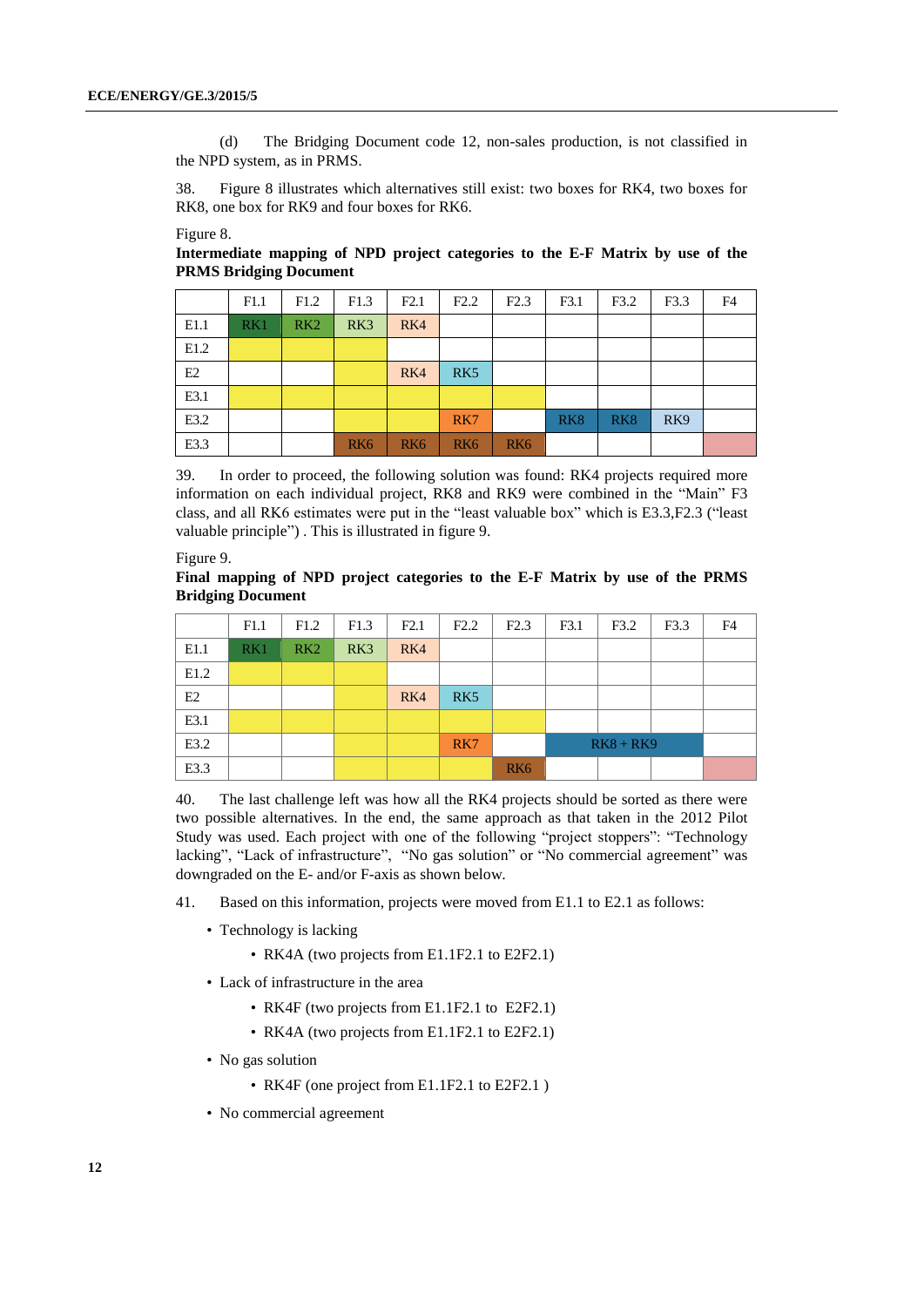- RK4F (eight projects from E1.1F2.1 to E2F2.1)
- RK4A (move from E1.1F2.1 to E2F2.1).

42. Once the detailed mapping of all the projects into one specific UNFC-2009 Subclass was completed, the  $G1+G2$  estimates (mean value) for all the 800 projects were aggregated. Table 3 shows the aggregated values, both at a Sub-class and at a Class level.

Table 3.

**The results from the 800 projects for G1 + G2 (mean value) presented for UNFC-2009 Sub-Classes and Classes**

| UNFC-<br>2009<br>Sub-class | Oil<br>mill scm | NGL<br>mill<br>tonne | Conden-<br>sate<br>mill scm | Gas<br>bill scm | Oil<br>equivalent<br>mill scm |
|----------------------------|-----------------|----------------------|-----------------------------|-----------------|-------------------------------|
| $1.1;1.1;1+2$              | 599             | 104                  | 30                          | 1437            | 2263                          |
| $1.1; 1.2; 1+$             | 224             | 15                   | 6                           | 217             | 474                           |
| $1.1:1.3:1+$               | 12              | 10                   | 4                           | 395             | 430                           |
| $1.1:2.1:1+2$              | 606             | 15                   | 2                           | 112             | 747                           |
| $2:2.1:1+2$                | 40              | 3                    | $\overline{c}$              | 43              | 92                            |
| $2:2.2:1+2$                | 247             | 17                   | 7                           | 263             | 550                           |
| $3.2:2.2:1+$               | 278             | 1                    | 12                          | 186             | 478                           |
| $3.3:2:1+2$                | 0               | 0                    | 0                           | 0               | 0                             |
| 3.2:3:4                    | 1330            | $\theta$             | 120                         | 1490            | 2940                          |

| UNFC-<br>2009<br>Sub-class | Oil<br>mill scm | NGL<br>mill<br>tonne | Conden-<br>sate<br>mill scm | Gas<br>bill scm | Oil<br>equivalent<br>mill scm | UNFC-<br>2009<br>Class | Oil<br>mill scm | <b>NGL</b><br>mill<br>tonne | Conden-<br>sate mill<br>scm | Gas<br>bill scm | Oil<br>equivalent<br>mill scm |
|----------------------------|-----------------|----------------------|-----------------------------|-----------------|-------------------------------|------------------------|-----------------|-----------------------------|-----------------------------|-----------------|-------------------------------|
| $1.1;1.1;1+2$              | 599             | 104                  | 30                          | 1437            | 2263                          | $1:1:1+2$              | 835             | 129                         | 40                          | 2049            | 3167                          |
| $1.1; 1.2; 1+$             | 224             | 15                   | 6                           | 217             | 474                           | $1:2:1+2$              | 606             | 15                          |                             | 112             | 747                           |
| $1.1; 1.3; 1+$             | 12              | 10                   | 4                           | 395             | 430                           | $2:2:1+2$              | 287             | 20                          |                             | 306             | 642                           |
| $1.1;2.1;1+2$              | 606             | 15                   | $\overline{c}$              | 112             | 747                           | $3:2:1+2$              | 278             |                             | 12                          | 186             | 478                           |
| $2:2.1:1+2$                | 40              | 3                    | 2                           | 43              | 92 <sub>1</sub>               | 3:3:4                  | 1330            |                             | 120                         | 1490            | 2940                          |

Note:

Standard cubic metre oil equivalent (scm oe) is calculated so that:  $1$  scm of oil  $= 1$  scm oe 1 scm of condensate  $= 1$  scm oe  $1\,000$  scm of gas  $= 1$  scm oe 1 tonne of NGL  $= 1.9$  scm NGL  $= 1.9$  scm oe

### **VII. How G1 and G3 were calculated**

43. The table (figure 10) of total resources with uncertainty (i.e. with G1 and G1+G2+G3 included) had to be constructed in two steps in order to achieve plausible results.

44. First, all G1, G1+G2 and G1+G2+G3 estimates for all projects were aggregated together using a stochastic aggregation tool. Dependencies between projects internally in each sub-class were included. This is called "envelope".

45. Thereafter all G1, G1+G2 and G1+G2+G3 estimates for all projects in each subclass were aggregated together using a stochastic aggregation tool. The value of the high and low estimates for the Sub-classes was then adjusted proportionally to fit into the envelope. Figure 10 shows how the G-axis was used to illustrate the uncertainty of the resource accounts. It also shows how the "Examples of classes" in Figure 1 in UNFC-2009 fits to the Classes and Sub-classes used by NPD. The figure also demonstrates that other Sub-classes than the coloured ones (which have been given "labels") have been used. See Chapter IV Sub-classes (page 8 in the ECE Energy Series No. 42 (ECE/ENERGY/94) "UNFC-2009 incorporating Specifications for its Application) for information on how additional Sub-classes might be used.

46. An illustration of the distribution, similar to the one that NPD is presenting in its resource accounts (the "ski jump"), is also included figure 10.